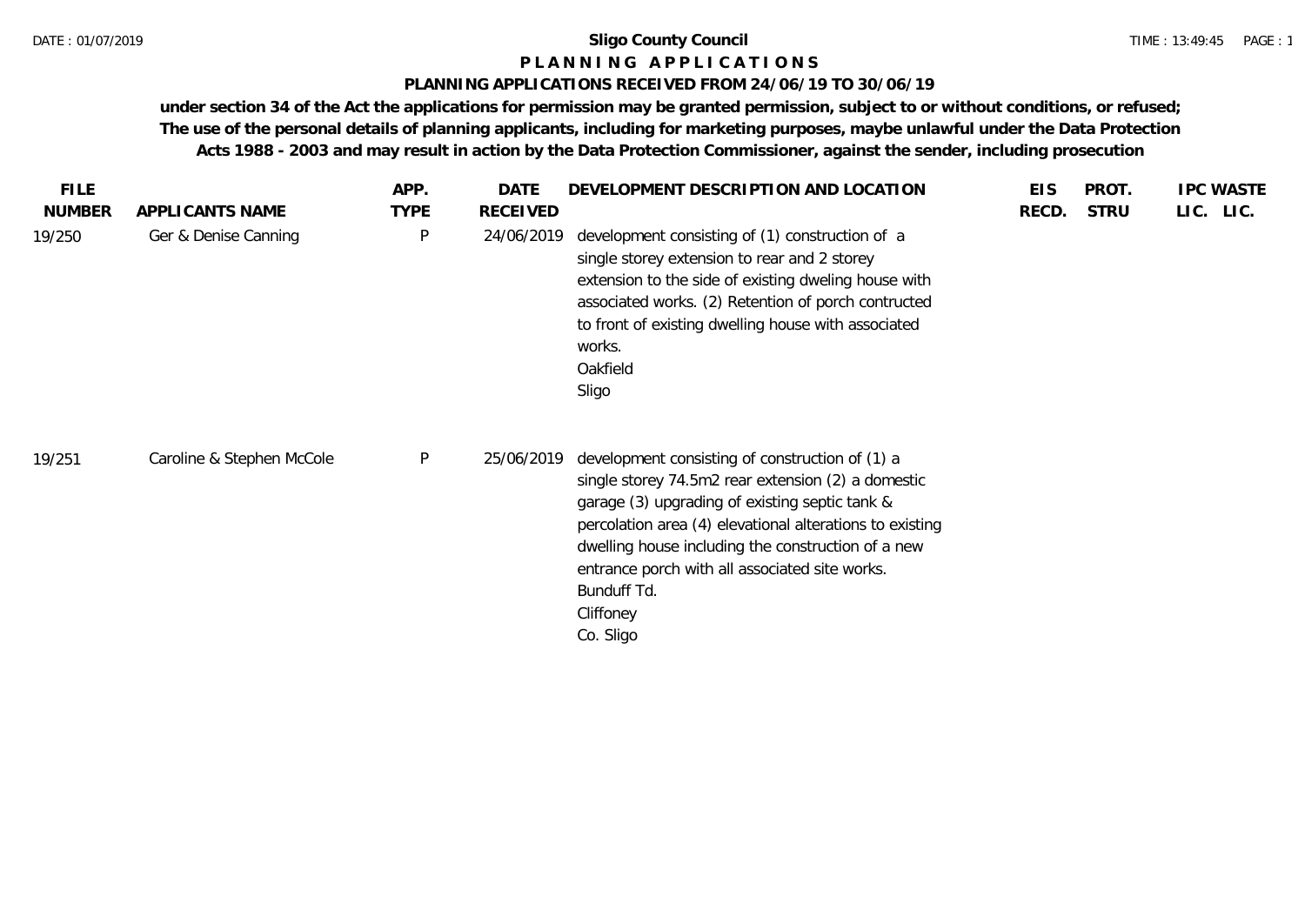#### TIME : 13:49:45 PAGE : 2

## **P L A N N I N G A P P L I C A T I O N S**

#### **PLANNING APPLICATIONS RECEIVED FROM 24/06/19 TO 30/06/19**

**under section 34 of the Act the applications for permission may be granted permission, subject to or without conditions, or refused; The use of the personal details of planning applicants, including for marketing purposes, maybe unlawful under the Data Protection Acts 1988 - 2003 and may result in action by the Data Protection Commissioner, against the sender, including prosecution**

| <b>FILE</b>   |                                     | APP.         | DATE       | DEVELOPMENT DESCRIPTION AND LOCATION                                                                                                                                                                                                                                                                                                                                                                                                                                                                                                                                            | <b>EIS</b> | PROT.       | <b>IPC WASTE</b> |
|---------------|-------------------------------------|--------------|------------|---------------------------------------------------------------------------------------------------------------------------------------------------------------------------------------------------------------------------------------------------------------------------------------------------------------------------------------------------------------------------------------------------------------------------------------------------------------------------------------------------------------------------------------------------------------------------------|------------|-------------|------------------|
| <b>NUMBER</b> | APPLICANTS NAME                     | <b>TYPE</b>  | RECEIVED   |                                                                                                                                                                                                                                                                                                                                                                                                                                                                                                                                                                                 | RECD.      | <b>STRU</b> | LIC. LIC.        |
| 19/252        | Owenmore Quality Homes<br>Limited   | $\mathsf{P}$ | 26/06/2019 | development consisting of (1) Construction of 44<br>no. Residential units comprising of 12 no. 2bed<br>apartments, 14 no., 3 bed semi-detached houses, 2<br>no., 3 bed terrace houses, 3 no., 4 bed detached<br>houses, 12 no., 4 bed semi-detached houses and 1<br>no., 4 bed terrace house. (2) Creation of public open<br>spaces and works to existing site boundaries. (3)<br>Construction of a new vehicular entrance onto<br>Newtownholmes Road, Caltragh. (4) Connections to<br>public services. (5) All associated site works deemed<br>necessary.<br>Caltragh<br>Sligo |            |             |                  |
| 19/253        | Mary Josephine & Ciaran<br>O'Connor | $\mathsf{P}$ | 26/06/2019 | development consisting of construction of a slatted<br>cubicle livestock unit with underground slurry<br>storage tank and carry out all ancillary site<br>develoment works.<br>Cams Td<br>Sligo                                                                                                                                                                                                                                                                                                                                                                                 |            |             |                  |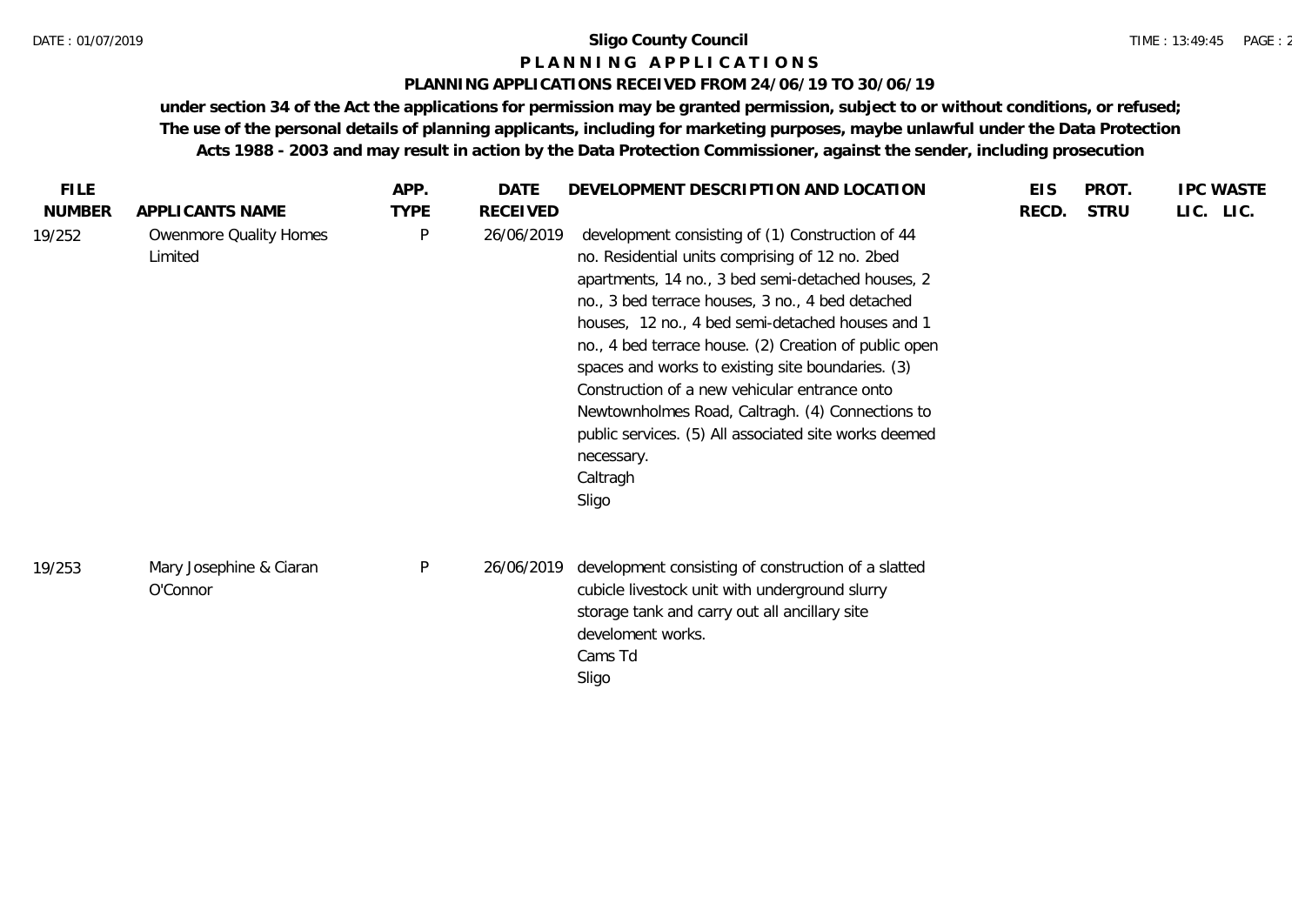## **P L A N N I N G A P P L I C A T I O N S**

## **PLANNING APPLICATIONS RECEIVED FROM 24/06/19 TO 30/06/19**

**under section 34 of the Act the applications for permission may be granted permission, subject to or without conditions, or refused; The use of the personal details of planning applicants, including for marketing purposes, maybe unlawful under the Data Protection Acts 1988 - 2003 and may result in action by the Data Protection Commissioner, against the sender, including prosecution**

| <b>FILE</b><br><b>NUMBER</b> | APPLICANTS NAME                | APP.<br><b>TYPE</b> | <b>DATE</b><br><b>RECEIVED</b> | DEVELOPMENT DESCRIPTION AND LOCATION                                                                                                                                                                                                   | <b>EIS</b><br>RECD. | PROT.<br><b>STRU</b> | <b>IPC WASTE</b><br>LIC. LIC. |
|------------------------------|--------------------------------|---------------------|--------------------------------|----------------------------------------------------------------------------------------------------------------------------------------------------------------------------------------------------------------------------------------|---------------------|----------------------|-------------------------------|
| 19/254                       | Patrick Leonard                | P                   | 28/06/2019                     | development consisting of change of use from office<br>use to residential use to first and second floor units<br>with consequential changes to the elevations<br>together with ancillary and associated works<br>Bellaghy<br>Co. Sligo |                     |                      |                               |
| 19/255                       | Tom Doohan & Claire<br>Gethins | P                   | 28/06/2019                     | development consisting of construction of a 2 storey<br>dwelling house of 230.6 square metres.<br><b>Ballynaraw South</b><br>Bunnanaddan<br>Co. Sligo                                                                                  |                     |                      |                               |
|                              | Total: 6                       |                     |                                |                                                                                                                                                                                                                                        |                     |                      |                               |

\*\*\* END OF REPORT \*\*\*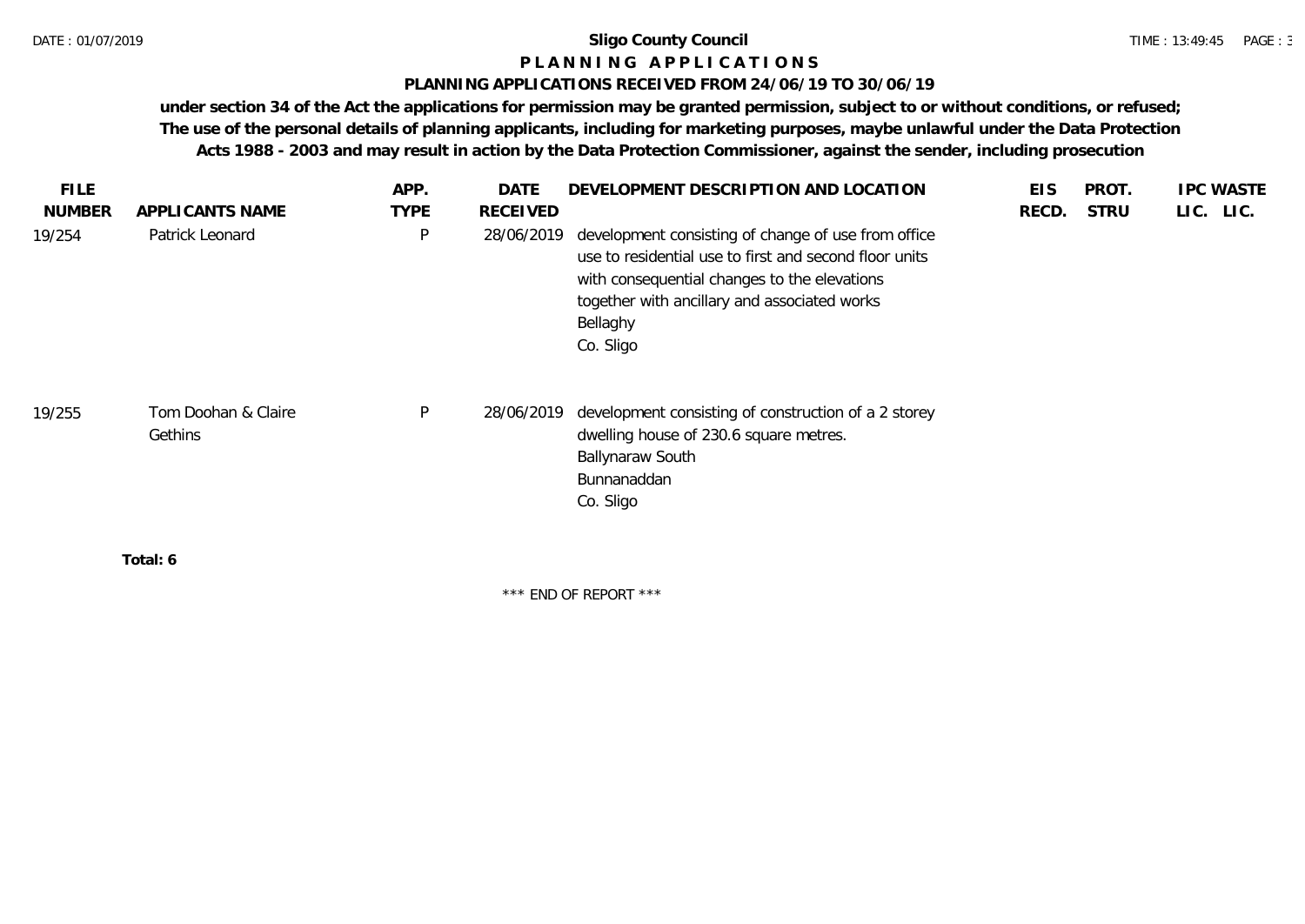# **P L A N N I N G A P P L I C A T I O N S**

## **PLANNING APPLICATIONS GRANTED FROM 24/06/2019 TO 30/06/2019**

**in deciding a planning application the planning authority, in accordance with section 34(3) of the Act, has had regard to submissions** 

## **or observations recieved in accordance with these Regulations;**

**The use of the personal details of planning applicants, including for marketing purposes, maybe unlawful under the Data Protection Acts 1988 - 2003 and may result in action by the Data Protection Commissioner, against the sender, including prosecution.**

| <b>FILE</b>   |                       | APP.        | <b>DATE</b> |                                                                                                                                                                                                                                                                                                                                                                                                                                           | M.O.        | M.O.          |
|---------------|-----------------------|-------------|-------------|-------------------------------------------------------------------------------------------------------------------------------------------------------------------------------------------------------------------------------------------------------------------------------------------------------------------------------------------------------------------------------------------------------------------------------------------|-------------|---------------|
| <b>NUMBER</b> | APPLICANTS NAME       | <b>TYPE</b> | RECEIVED    | DEVELOPMENT DESCRIPTION AND LOCATION                                                                                                                                                                                                                                                                                                                                                                                                      | <b>DATE</b> | <b>NUMBER</b> |
| 19/53         | Sean Mitchell         | P           | 18/02/2019  | development consisting of the provision of a part single<br>storey, part storey and a half, detached, single family<br>dwelling, including installation of proprietary sewage<br>treatment system and polishing filters and all ancillary<br>site works.<br>Primrose Grange<br>Knocknarea<br>Co. Sligo                                                                                                                                    | 24/06/2019  | P287/19       |
| 19/54         | <b>Edward Caffrey</b> | P           | 19/02/2019  | development consisting of construction of a 5 bay slatted<br>shed proposed works will include; (1) the demolition of<br>existing derelict stone building located on site; (2) the<br>construction of new 5 bay slatted shed with associated<br>creep areas, underground tanks and and external holding<br>pen/cattle crush; (3) the carrying out of all associated<br>ancillary site works.<br>Cloonaderavally<br>Enniscrone<br>Co. Sligo | 24/06/2019  | P285/19       |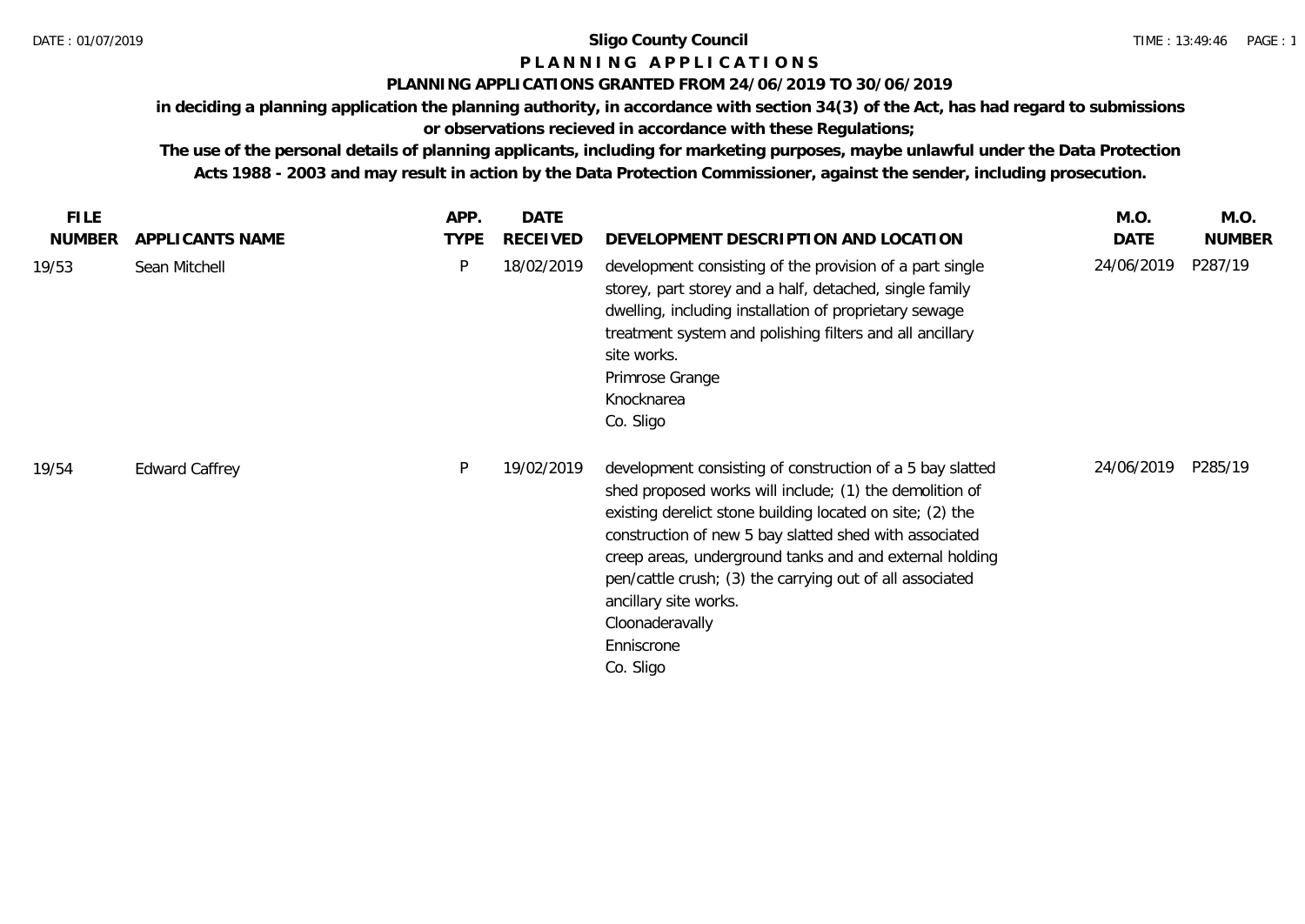## **P L A N N I N G A P P L I C A T I O N S**

## **PLANNING APPLICATIONS GRANTED FROM 24/06/2019 TO 30/06/2019**

**in deciding a planning application the planning authority, in accordance with section 34(3) of the Act, has had regard to submissions or observations recieved in accordance with these Regulations;**

**The use of the personal details of planning applicants, including for marketing purposes, maybe unlawful under the Data Protection Acts 1988 - 2003 and may result in action by the Data Protection Commissioner, against the sender, including prosecution.**

| <b>FILE</b>   |                       | APP. | <b>DATE</b>     |                                                                                                                                                                                                                                                                                                                                                                                                                                                                                                                                        | M.O.       | M.O.          |
|---------------|-----------------------|------|-----------------|----------------------------------------------------------------------------------------------------------------------------------------------------------------------------------------------------------------------------------------------------------------------------------------------------------------------------------------------------------------------------------------------------------------------------------------------------------------------------------------------------------------------------------------|------------|---------------|
| <b>NUMBER</b> | APPLICANTS NAME       | TYPE | <b>RECEIVED</b> | DEVELOPMENT DESCRIPTION AND LOCATION                                                                                                                                                                                                                                                                                                                                                                                                                                                                                                   | DATE       | <b>NUMBER</b> |
| 19/64         | Aaron and Niamh Tonry | P    | 28/02/2019      | development consisting of the construction of new single<br>storey dwelling with mezzanine level, on-site wastewater<br>treatment system with associated percolation area,<br>construction of new entrance incorporating access road<br>to proposed house and second access road to the<br>adjoining agricultural land and all other associates site<br>works. The significant Further Information consists of<br>the inclusion of a domestic garage and the omission of<br>the second access road to the adjoining agricultural land. | 24/06/2019 | P282/19       |
|               |                       |      |                 | Cloonlurg                                                                                                                                                                                                                                                                                                                                                                                                                                                                                                                              |            |               |
|               |                       |      |                 | Drumfin                                                                                                                                                                                                                                                                                                                                                                                                                                                                                                                                |            |               |
|               |                       |      |                 | Co. Sligo                                                                                                                                                                                                                                                                                                                                                                                                                                                                                                                              |            |               |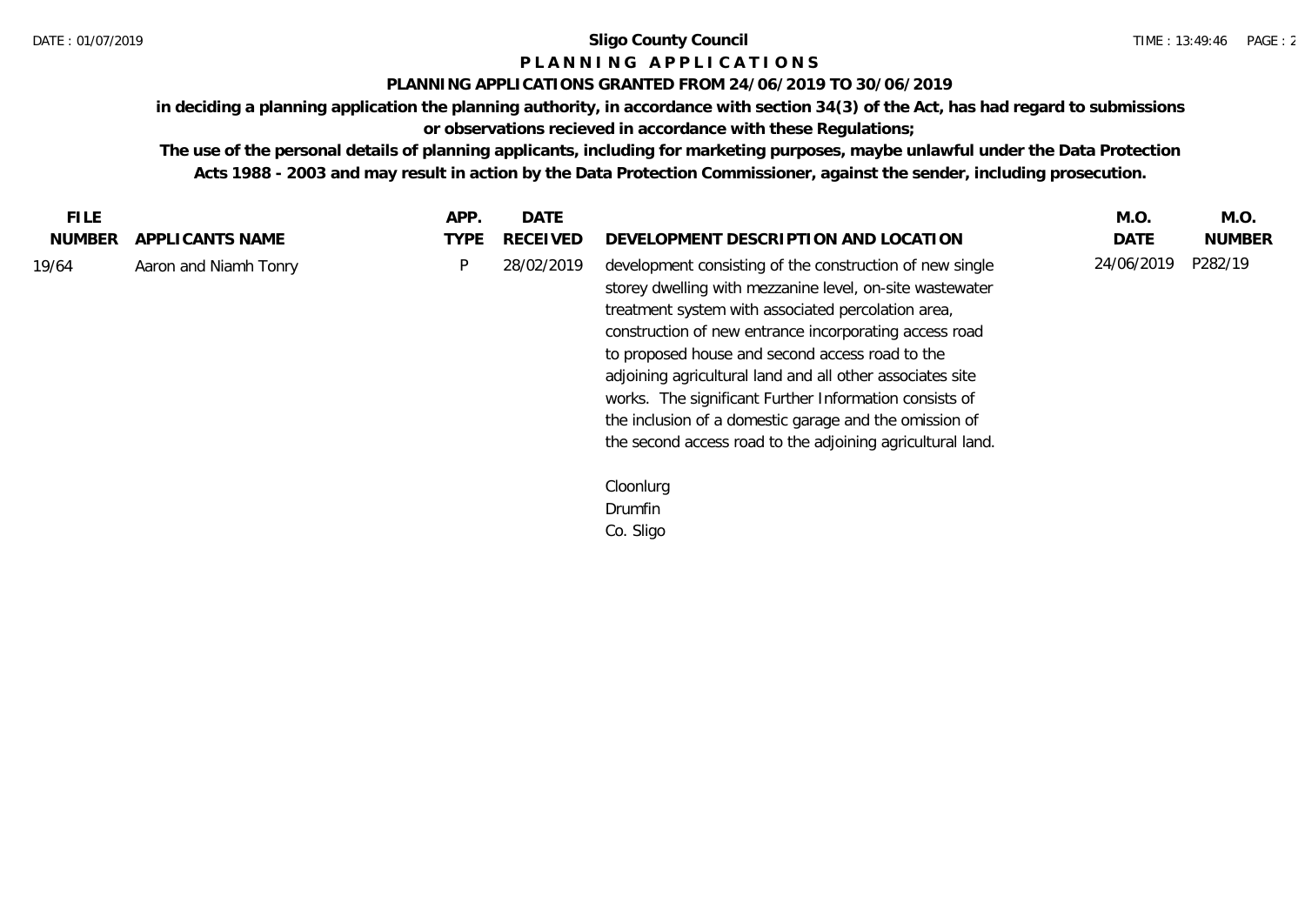## **P L A N N I N G A P P L I C A T I O N S**

## **PLANNING APPLICATIONS GRANTED FROM 24/06/2019 TO 30/06/2019**

**in deciding a planning application the planning authority, in accordance with section 34(3) of the Act, has had regard to submissions** 

**or observations recieved in accordance with these Regulations;**

**The use of the personal details of planning applicants, including for marketing purposes, maybe unlawful under the Data Protection Acts 1988 - 2003 and may result in action by the Data Protection Commissioner, against the sender, including prosecution.**

| <b>FILE</b>   |                  | APP.        | <b>DATE</b>     |                                                                                                                                                                                                                                                                                                                                                                                                                                                                                                                                                            | M.O.        | M.O.          |
|---------------|------------------|-------------|-----------------|------------------------------------------------------------------------------------------------------------------------------------------------------------------------------------------------------------------------------------------------------------------------------------------------------------------------------------------------------------------------------------------------------------------------------------------------------------------------------------------------------------------------------------------------------------|-------------|---------------|
| <b>NUMBER</b> | APPLICANTS NAME  | <b>TYPE</b> | <b>RECEIVED</b> | DEVELOPMENT DESCRIPTION AND LOCATION                                                                                                                                                                                                                                                                                                                                                                                                                                                                                                                       | <b>DATE</b> | <b>NUMBER</b> |
| 19/174        | Jimmy McGarry    | R           | 03/05/2019      | for development consisting of (a) retain dwelling house<br>as constructed in different location on a reduced site size<br>as original planning permission PL 93/19125, (b) retain<br>part of front boundary wall and property entrance as<br>constructed which differs from original planning<br>permission PL 93/19125, (c) decommission the existing<br>septic tank and percolation area on site, (d) install a new<br>waste water treatment system on site, (e) construct a<br>new percolation area on land in the ownership of Sligo<br>County Council | 24/06/2019  | P284/19       |
|               |                  |             |                 | Twin Oaks<br>Oakfield<br>Co. Sligo                                                                                                                                                                                                                                                                                                                                                                                                                                                                                                                         |             |               |
| 19/182        | Sligo Park Hotel | P           | 10/05/2019      | Development consisting of demolition of the old Staff<br>Quarters Building and for permission to erect a Storage<br>Building at the rear of the site.<br>Pearse Road<br>Cornageeha Td<br>Sligo                                                                                                                                                                                                                                                                                                                                                             | 25/06/2019  | P288/19       |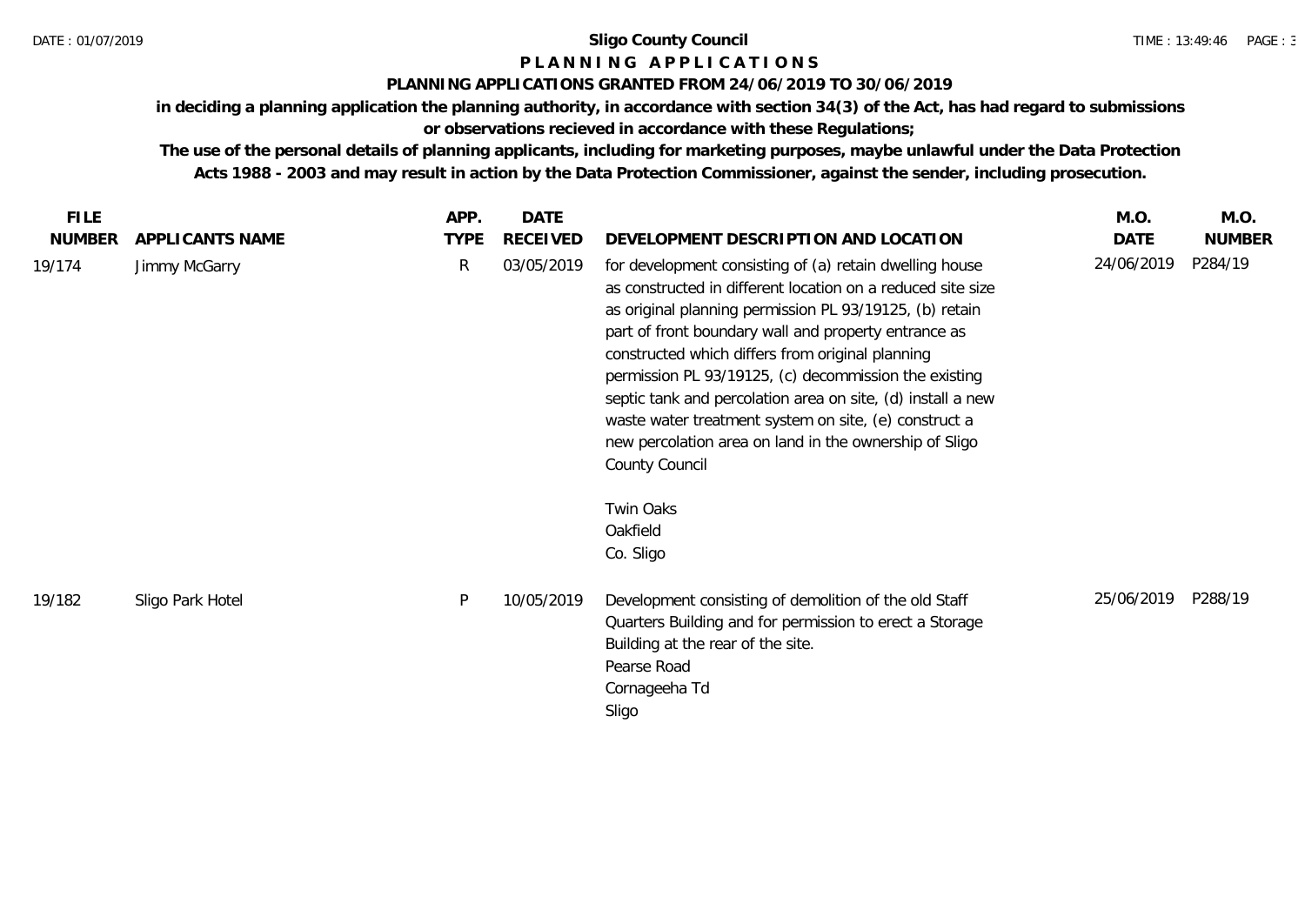## **P L A N N I N G A P P L I C A T I O N S**

## **PLANNING APPLICATIONS GRANTED FROM 24/06/2019 TO 30/06/2019**

**in deciding a planning application the planning authority, in accordance with section 34(3) of the Act, has had regard to submissions** 

**or observations recieved in accordance with these Regulations;**

**The use of the personal details of planning applicants, including for marketing purposes, maybe unlawful under the Data Protection Acts 1988 - 2003 and may result in action by the Data Protection Commissioner, against the sender, including prosecution.**

| NUMBER APPLICANTS NAME<br>DEVELOPMENT DESCRIPTION AND LOCATION<br><b>NUMBER</b><br>TYPE RECEIVED<br><b>DATE</b><br>28/06/2019 P291/19<br>for development consisting of the retention of front<br>Chairman Very Rev. Canon Thomas<br>14/05/2019<br>R.<br>porch and permission to carry out alterations to it<br>Hever<br>including a new pitched roof. The floor area of the porch<br>is 10 sqm | <b>FILE</b> | APP. | DATE | M.O. | M.O. |
|------------------------------------------------------------------------------------------------------------------------------------------------------------------------------------------------------------------------------------------------------------------------------------------------------------------------------------------------------------------------------------------------|-------------|------|------|------|------|
| 19/185                                                                                                                                                                                                                                                                                                                                                                                         |             |      |      |      |      |
|                                                                                                                                                                                                                                                                                                                                                                                                |             |      |      |      |      |

St. Patricks National School Kilmacannon Ballinfull Co. Sligo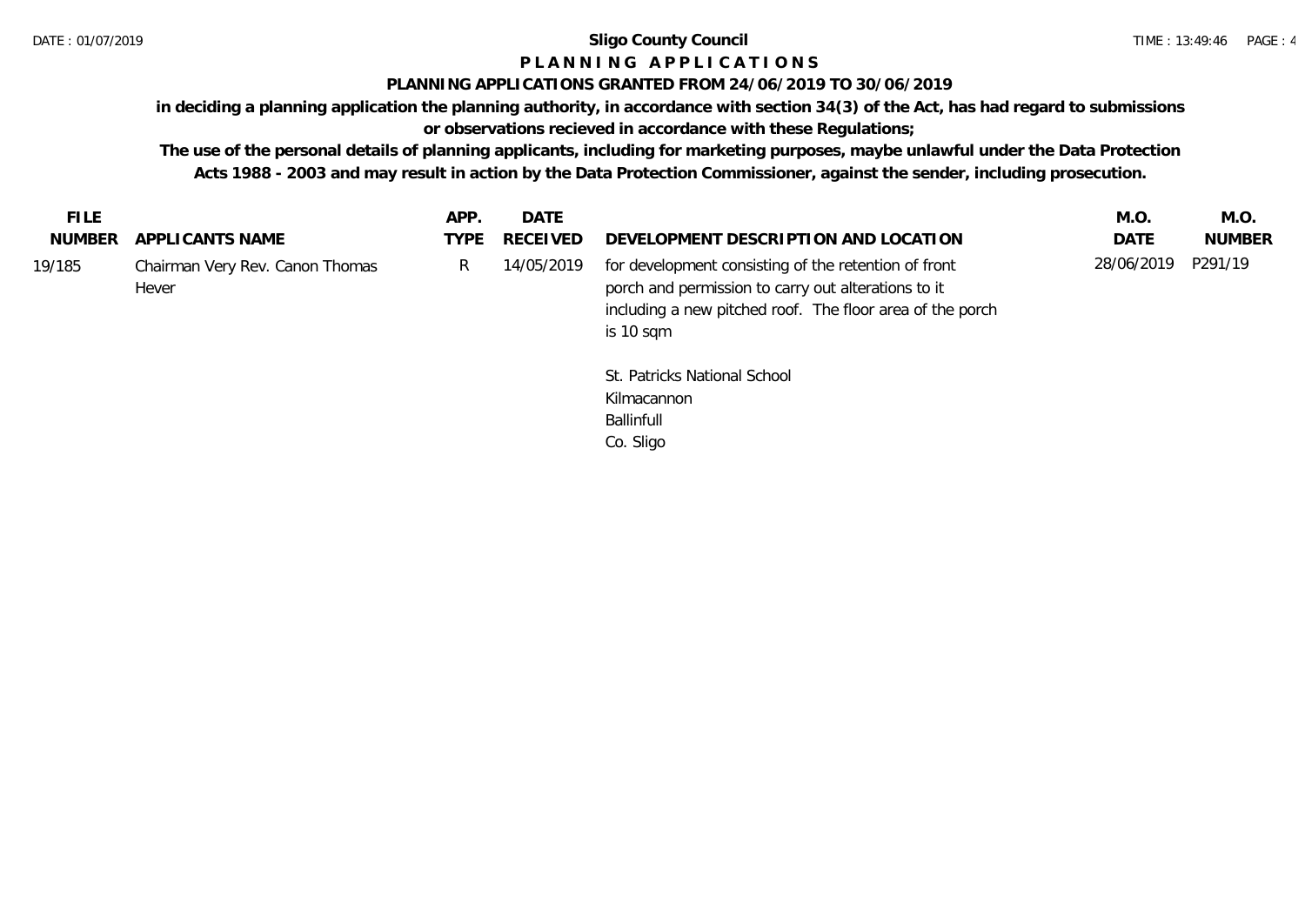## **P L A N N I N G A P P L I C A T I O N S**

## **PLANNING APPLICATIONS GRANTED FROM 24/06/2019 TO 30/06/2019**

**in deciding a planning application the planning authority, in accordance with section 34(3) of the Act, has had regard to submissions or observations recieved in accordance with these Regulations;**

**The use of the personal details of planning applicants, including for marketing purposes, maybe unlawful under the Data Protection Acts 1988 - 2003 and may result in action by the Data Protection Commissioner, against the sender, including prosecution.**

| <b>NUMBER</b><br><b>TYPE</b><br>RECEIVED<br>DATE<br>APPLICANTS NAME<br>DEVELOPMENT DESCRIPTION AND LOCATION<br>27/06/2019<br>P<br>16/05/2019<br>for development consisting of (i) The construction of an<br>19/189<br>Avenue Mould Solutions Limited<br>ESB sub-station, (ii) The construction of an external<br>yard/plant area to the rear of the existing building, (iii)                                                                                                                                                                                                                                                                                                                                                                                | <b>FILE</b> | APP. | DATE |                                                   | M.O. | M.O.          |
|-------------------------------------------------------------------------------------------------------------------------------------------------------------------------------------------------------------------------------------------------------------------------------------------------------------------------------------------------------------------------------------------------------------------------------------------------------------------------------------------------------------------------------------------------------------------------------------------------------------------------------------------------------------------------------------------------------------------------------------------------------------|-------------|------|------|---------------------------------------------------|------|---------------|
|                                                                                                                                                                                                                                                                                                                                                                                                                                                                                                                                                                                                                                                                                                                                                             |             |      |      |                                                   |      | <b>NUMBER</b> |
| provision of a smoking hut, (v) Extension to, and<br>completion of access roads to the site, (vi) Demolition of<br>small out-building, (vii) The provision of public lighting<br>on the site, (viii) An underground surface water sewer<br>network including on-site attenuation and petrol/oil<br>interceptor(s) and connections to existing surface water<br>infrastructure, (ix) Corporates signage, (x) 3<br>no.flagpoles, (xI) 2 no. automated traffic barriers & site<br>fencing/gates, (xii) Elevational changes to existing<br>industrial unit, (xiii) Additional floor space to first floor,<br>(xiv) Porches, and connections to services and all<br>ancillary works<br>Site Number 2<br><b>IDA Finisklin Business Park</b><br>Finisklin<br>Sligo |             |      |      | The provision of a bicycle storage shed, (iv) The |      | P289/19       |
| Total: 7                                                                                                                                                                                                                                                                                                                                                                                                                                                                                                                                                                                                                                                                                                                                                    |             |      |      |                                                   |      |               |

\*\*\* END OF REPORT \*\*\*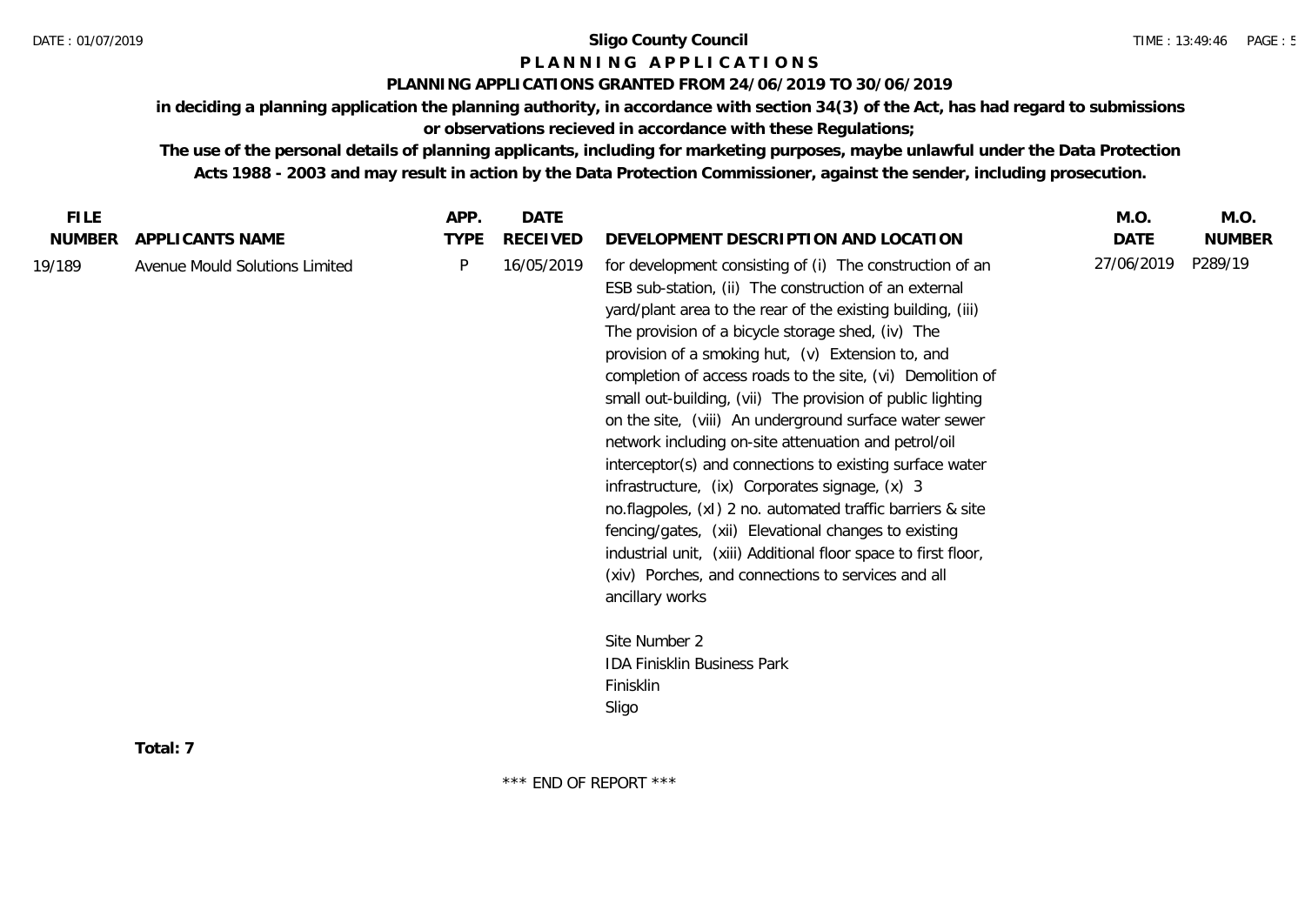## **P L A N N I N G A P P L I C A T I O N S**

#### **PLANNING APPLICATIONS REFUSED FROM 24/06/2019 TO 30/06/2019**

**in deciding a planning application the planning authority, in accordance with section 34(3) of the Act, has had regard to submissions or observations recieved in accordance with these Regulations;**

**The use of the personal details of planning applicants, including for marketing purposes, maybe unlawful under the Data Protection Acts 1988 - 2003 and may result in action by the Data Protection Commissioner, against the sender, including prosecution.**

| <b>FILE</b>   |                                                     | A DE | $\sim$ $\sim$ $\sim$<br>DA I | <b>ENT DESCRIPTION AND</b><br>$\cap$ nn.<br>)E\/F<br>. JIEN L<br>பட | IVI.U       | IVI.U         |
|---------------|-----------------------------------------------------|------|------------------------------|---------------------------------------------------------------------|-------------|---------------|
| <b>NUMBER</b> | <b>ANTS NAME</b><br>A DDI<br>$\sqrt{2}$<br>CAN<br>u | TVDL | ◡⊢                           | <b>OCATION</b>                                                      | <b>DATF</b> | <b>NUMBER</b> |

/

**Total: 0**

\*\*\* END OF REPORT \*\*\*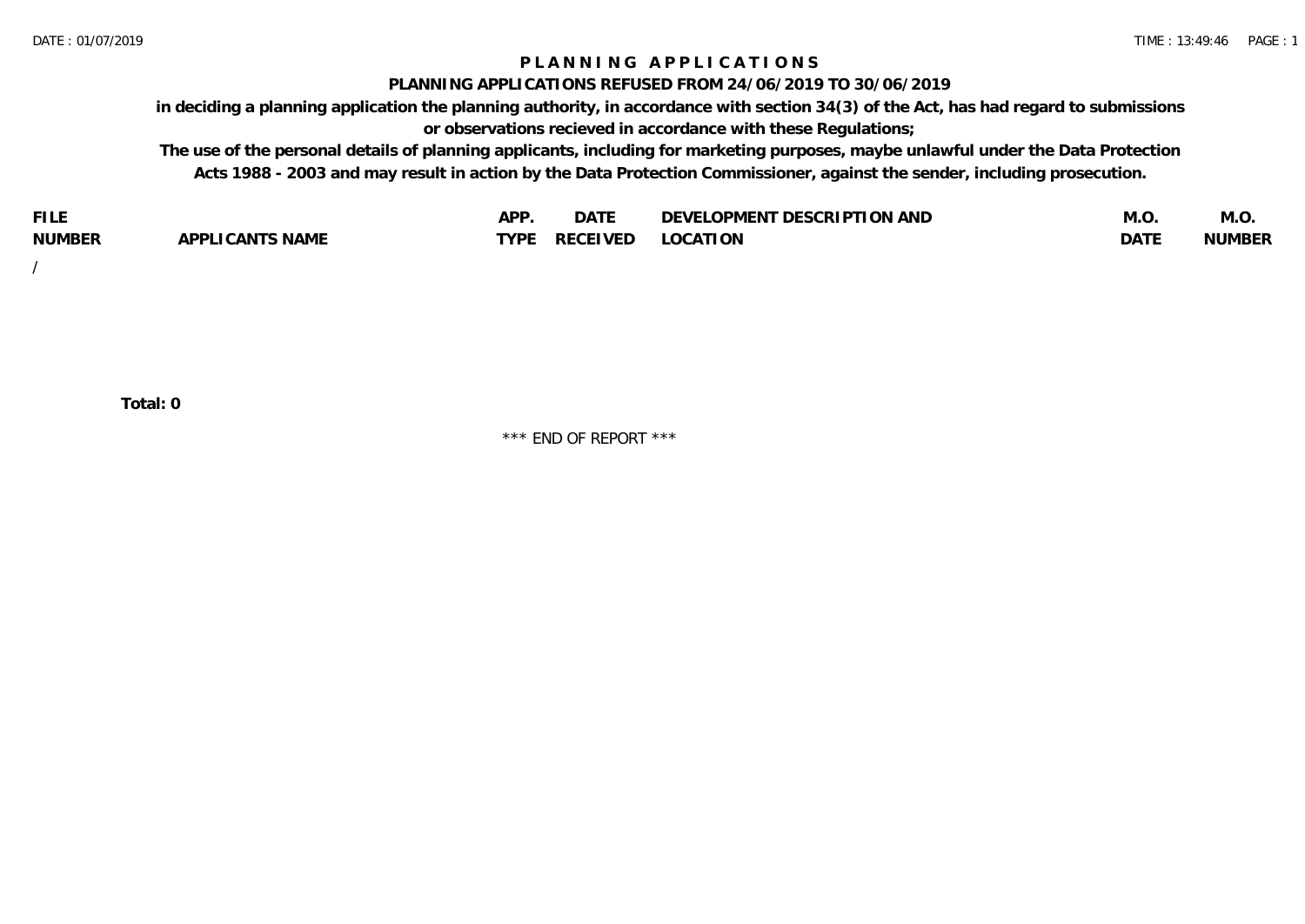## **A N B O R D P L E A N A L A APPEALS NOTIFIED FROM 24/06/2019 TO 30/06/2019**

| <b>FILE</b><br><b>NUMBER</b> | APPLICANTS NAME<br>AND ADDRESS                           | APP.<br><b>TYPE</b> | <b>DECISON</b><br>DATE | L.A.<br>DEC. | DEVELOPMENT DESCRIPTION AND LOCATION                                                                                                                                                                                                                                                                                                                                                       | B.P.<br>DATE |
|------------------------------|----------------------------------------------------------|---------------------|------------------------|--------------|--------------------------------------------------------------------------------------------------------------------------------------------------------------------------------------------------------------------------------------------------------------------------------------------------------------------------------------------------------------------------------------------|--------------|
| 19/152                       | <b>ESB Telecoms Ltd</b><br>43 Marrion Square<br>Dublin 2 | P                   | 30/05/2019             | C            | for development consisting of the construction of a 20 metre<br>high free standing monopole communication structure and its<br>associated antennae, communication dishes and ground<br>equipment, with associated ground-mounted equipment<br>cabinets within a 2.4m high palisade fence compound<br>ESB's Collooney 38kv Subst<br>R <sub>290</sub><br>Townland of Rathrippon<br>Co. Sligo | 25/06/2019   |
|                              |                                                          |                     |                        |              |                                                                                                                                                                                                                                                                                                                                                                                            |              |

 **Total : 1**

**\*\*\*\*\*\*\*\*\*\*\*\* END OF REPORT \*\*\*\*\*\*\*\*\*\*\*\***